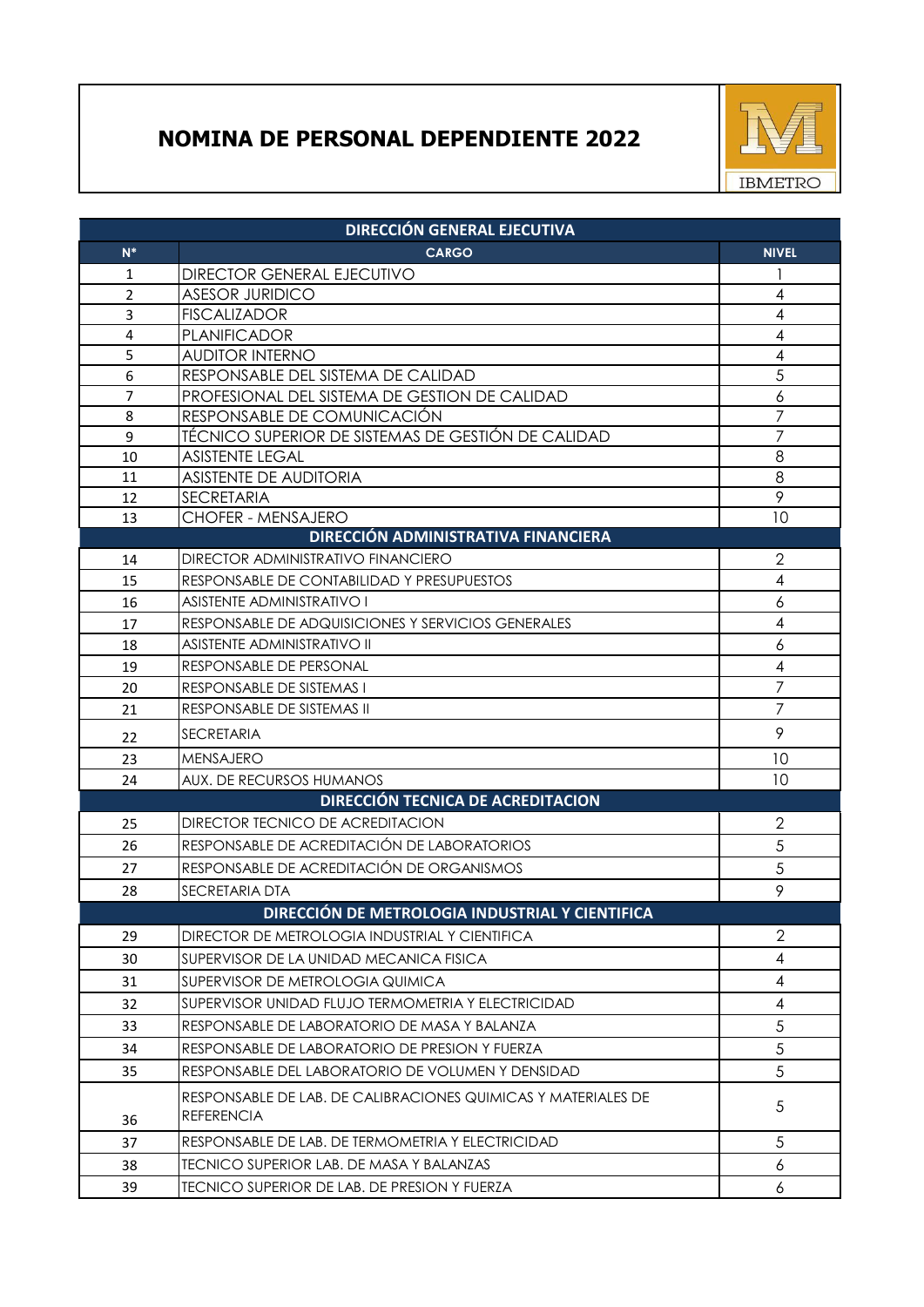| 40 | <b>TECNICO SUPERIOR DE LABORATORIO DE CALIBRACIONES QUÍMICAS Y</b><br>MATERIALES DE REFERENCIA | 6                        |  |
|----|------------------------------------------------------------------------------------------------|--------------------------|--|
| 41 | TECNICO SUPERIOR DE LAB. DE TERMOMETRIA Y ELECTRICIDAD I                                       | 6                        |  |
| 42 | TECNICO SUPERIOR DE LAB. DE TERMOMETRIA Y ELECTRICIDAD II                                      | 6                        |  |
| 43 | TECNICO SUPERIOR DE LAB. DE FLUJO (GAS LIQUIDO) Y GRANDES VOLUMENES                            | 6                        |  |
| 44 | TECNICO SUPERIOR DE LAB. DE LONGITUD, VOLUMEN Y DENSIDAD                                       | 6                        |  |
| 45 | TÉCNICO DE LAB. DE MASA Y BALANZAS                                                             | 8                        |  |
| 46 | <b>TECNICO DE LABORATORIO DE VOLUMEN Y DIMENSIONAL</b>                                         | 8                        |  |
| 47 | TÉCNICO LABORATORIO DE CALIBRACIONES QUIMICAS                                                  | 8                        |  |
| 48 | TÉCNICO DE LAB. DE FLUJO (GAS Y LIQUIDO) Y GRANDES VOLUMENES                                   | 8                        |  |
| 49 | SECRETARIA DMIC                                                                                | 9                        |  |
|    | <b>DIRECCIÓN DE METROLOGIA LEGAL</b>                                                           |                          |  |
| 50 | <b>DIRECTOR DML</b>                                                                            | $\overline{2}$           |  |
| 51 | SUPERVISOR DE ESTACIONES DE SERVICIO Y TANQUES                                                 | $\overline{\mathcal{A}}$ |  |
| 52 | <b>TECNICO SUPERIOR ENCARGADO DE TANQUES</b>                                                   | 6                        |  |
| 53 | <b>TECNICO DE METROLOGÍA LEGAL</b>                                                             | 8                        |  |
| 54 | <b>TÉCNICO DE METROLOGÍA LEGAL</b>                                                             | 8                        |  |
| 55 | <b>TÉCNICO DE METROLOGÍA LEGAL</b>                                                             | 8                        |  |
| 56 | <b>TECNICO DE METROLOGÍA LEGAL</b>                                                             | 8                        |  |
| 57 | <b>TECNICO DE METROLOGÍA LEGAL</b>                                                             | 8                        |  |
| 58 | <b>TÉCNICO DE METROLOGÍA LEGAL</b>                                                             | 8                        |  |
| 59 | SUPERVISOR DE BALANZAS E INSPECCIONES                                                          | $\overline{4}$           |  |
| 60 | <b>TECNICO SUPERIOR DE BALANZAS</b>                                                            | $\boldsymbol{6}$         |  |
| 61 | OPERADOR CAMION GRUA                                                                           | 8                        |  |
| 62 | SECRETRARIA DML                                                                                | 9                        |  |
|    | <b>REGIONAL SANTA CRUZ</b>                                                                     |                          |  |
|    |                                                                                                |                          |  |
| 63 | <b>JEFE REGIONAL</b>                                                                           | 3                        |  |
| 64 | <b>SUPERVISOR</b>                                                                              | $\overline{4}$           |  |
| 65 | RESPONSABLE ADMINISTRATIVO                                                                     | $\overline{7}$           |  |
| 66 | <b>TECNICO DE METROLOGÍA LEGAL</b>                                                             | 8                        |  |
| 67 | <b>TECNICO DE METROLOGÍA LEGAL</b>                                                             | 8                        |  |
| 68 | TECNICO DE METROLOGÍA LEGAL                                                                    | 8                        |  |
| 69 | <b>TECNICO DE METROLOGÍA LEGAL</b>                                                             | 8                        |  |
| 70 | <b>TECNICO DE METROLOGÍA LEGAL</b>                                                             | 8                        |  |
| 71 | <b>TECNICO DE METROLOGÍA LEGAL</b>                                                             | 8                        |  |
| 72 | <b>TECNICO DE METROLOGÍA LEGAL</b>                                                             | 8                        |  |
| 73 | <b>TECNICO DE METROLOGÍA LEGAL</b>                                                             | 8                        |  |
| 74 | <b>SECRETARIA</b>                                                                              | 9                        |  |
| 75 | MENSAJERO SERENO                                                                               | 10 <sup>°</sup>          |  |
|    | <b>REGIONAL COCHABAMBA</b>                                                                     |                          |  |
| 76 | <b>JEFE REGIONAL</b>                                                                           | $\mathfrak{Z}$           |  |
| 77 | <b>SUPERVISOR</b>                                                                              | $\overline{7}$           |  |
| 78 | RESPONSABLE ADMINISTRATIVO                                                                     | 8                        |  |
| 79 | TÉCNICO DE METROLOGÍA LEGAL                                                                    | 8                        |  |
| 80 | <b>TÉCNICO DE METROLOGÍA LEGAL</b>                                                             | $\,8\,$                  |  |
| 81 | <b>TÉCNICO DE METROLOGÍA LEGAL</b>                                                             | 8                        |  |
| 82 | <b>TÉCNICO DE METROLOGÍA LEGAL</b>                                                             | 8                        |  |
| 83 | <b>SECRETARIA</b>                                                                              | 9                        |  |